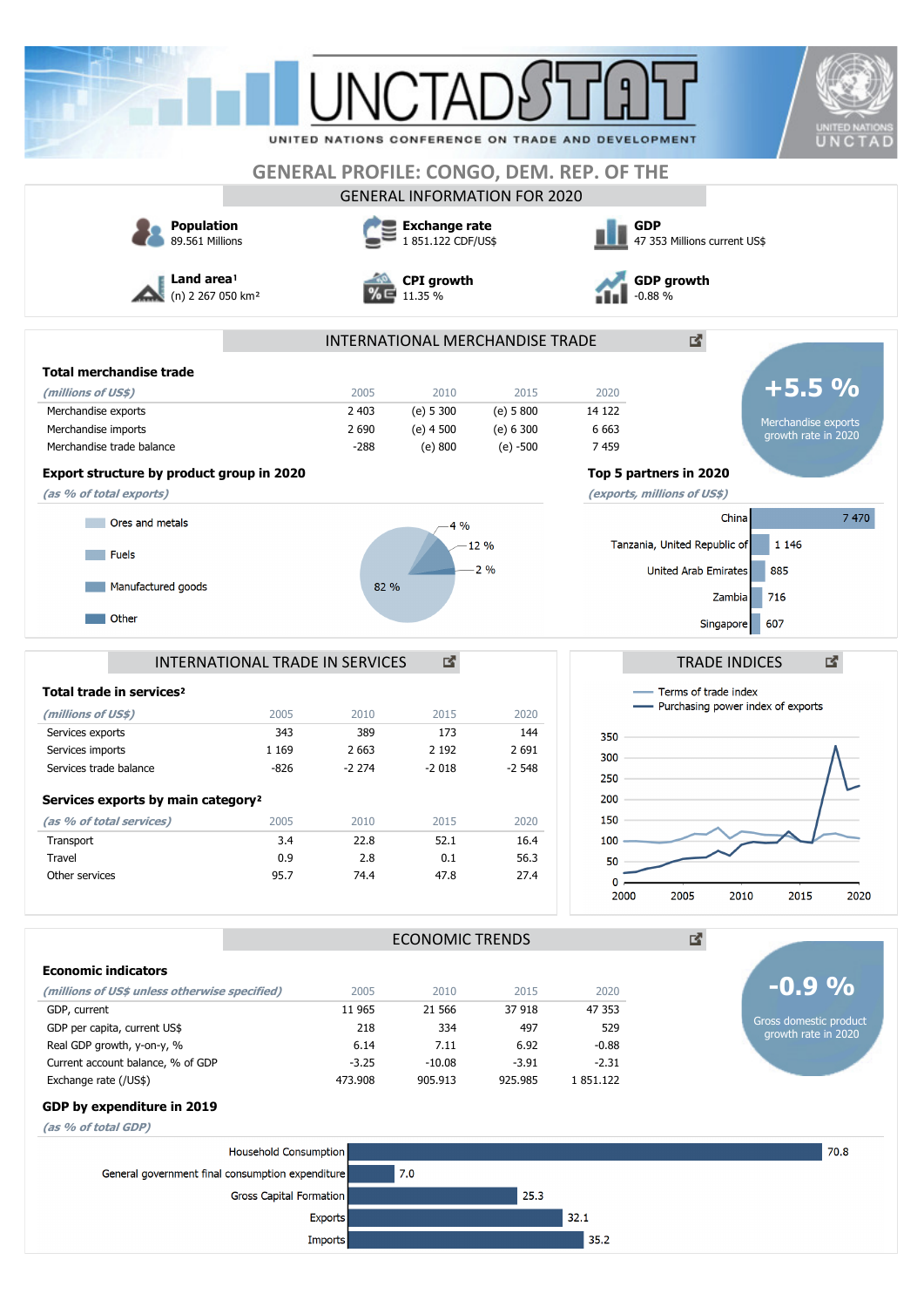# **CONGO, DEM. REP. OF THE**

# FDI AND EXTERNAL FINANCIAL RESOURCES

| <b>Financial flows</b>                        |        |          |        |          |
|-----------------------------------------------|--------|----------|--------|----------|
| (millions of US\$ unless otherwise specified) | 2005   | 2010     | 2015   | 2020     |
| FDI inflows                                   | 266.60 | 2 939.27 | 673.50 | . 646.92 |
| FDI outflows                                  | 13.45  | 7.20     | 507.78 | 148.84   |
| Personal remittances, % of GDP                |        | $\cdots$ | 3.08   | 4.08     |

## **Financial flows trends**









國

凶

**0.002 %**

Share of the total world merchant fleet in 2020

## OTHER INDICATORS

| <b>Maritime transport indicators</b>                               |           |           |      |      |
|--------------------------------------------------------------------|-----------|-----------|------|------|
|                                                                    | 2005      | 2010      | 2015 | 2020 |
| Merchant fleet, national flag (thousands of DWT)                   | $\cdot$ . | 17        | 43   | 33   |
| Liner shipping connectivity index (maximum $2006 = 100$ for China) | $\cdot$ . | 5.51      | 6.51 | 5.13 |
| Container port throughput (TEU)                                    | $\cdot$ . |           |      |      |
| <b>Information economy indicators</b>                              |           |           |      |      |
| $(as % of)$                                                        | 2005      | 2010      | 2015 | 2020 |
| Share of ICT goods, % of total exports                             | $\cdot$ . | $\cdot$ . | 0.01 | 0.01 |
| Share of ICT goods, % of total imports                             | $\cdot$ . |           | 2.02 | 1.99 |
| Share of workforce involved in the ICT sector                      | $\cdot$   | $\cdots$  |      |      |
|                                                                    |           |           |      |      |